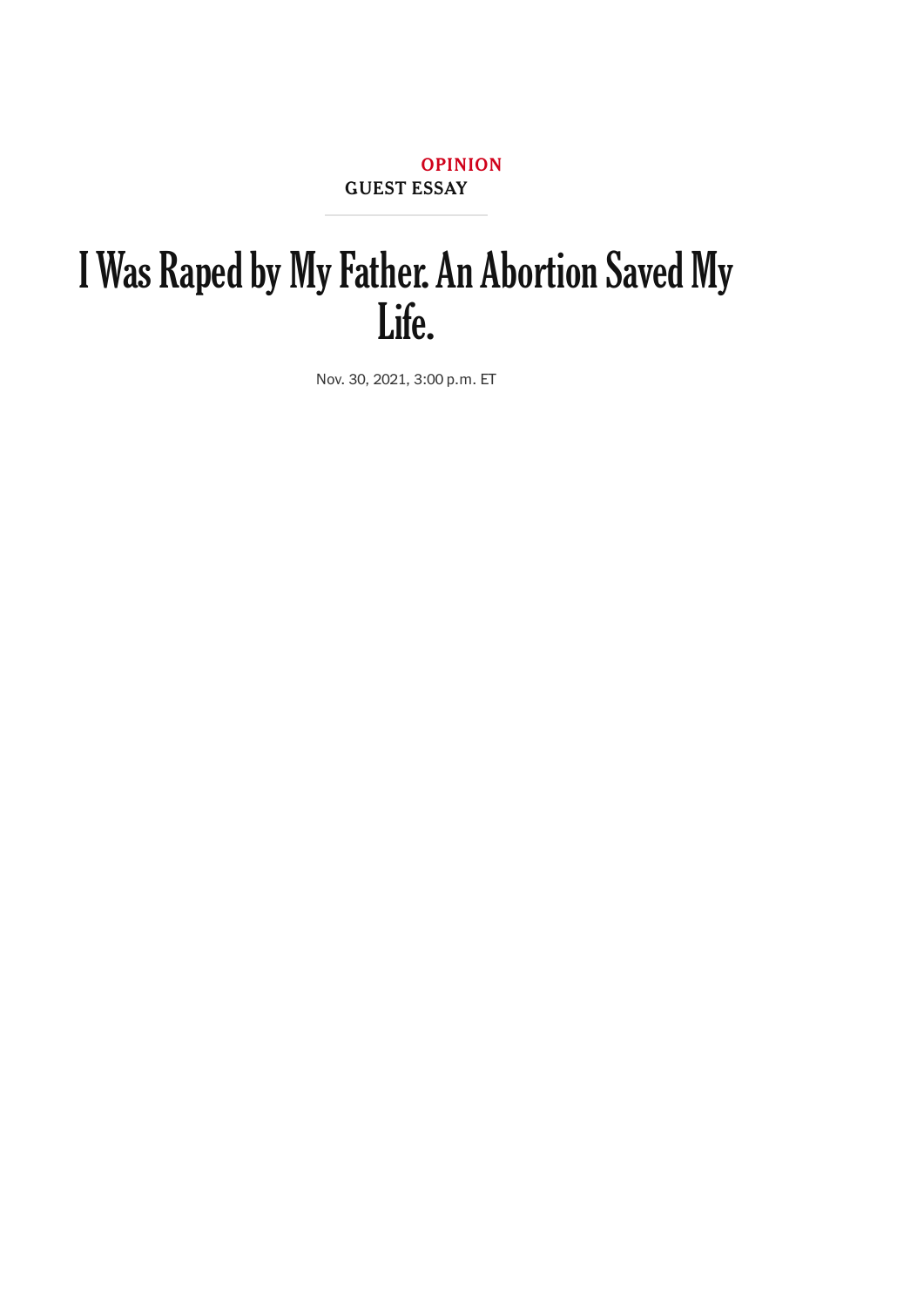

Sara Wong



#### By Michele Goodwin

Ms. Goodwin is a professor of law at the University of California, Irvine, and the author of "Policing the Womb: Invisible Women and the Criminalization of Motherhood."

On Wednesday, the Supreme Court will hear oral arguments on the constitutionality of a 15-week abortion ban in Mississippi that provides no exceptions in cases of rape or incest. What's at stake in this case matters to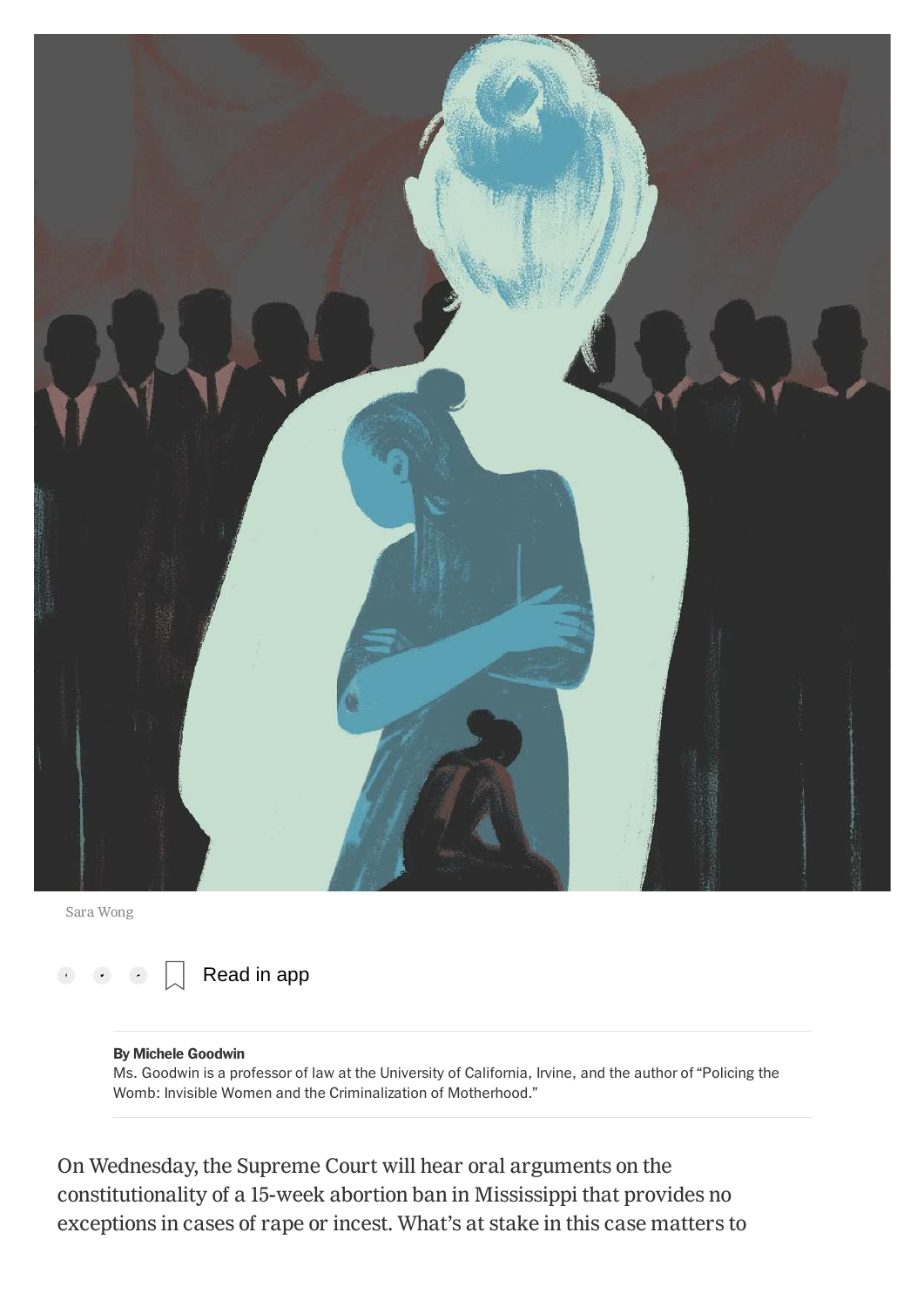the countless girls and women who have been raped — including those who, like me, were raped by a father, an uncle or another family member.

It was the early morning of my 10th birthday the first time that I was raped by my father. It would not be the last. The shock was so severe that I temporarily went blind before I began the fifth grade a few weeks later. By the time the school year began, my father had taken me to see a battery of doctors — a medical explanation would paper over the fact that the trauma caused by his sexual violence had caused my body to shut down.

The physiological suffering that I endured included severe migraines, hair loss and even gray hair — at 10 years old. While other girls may have longed for puberty, I loathed the idea of it. My body became a vessel that was not mine. It had been taken from me. I lived in fear of the night, and the footsteps outside my bedroom door.

I gravitated to closets — I would find the deepest corner, sit with a flashlight, read and rock myself. Only years later, while in therapy at 16, would I understand that my involuntary rocking when relating to these experiences was the manifestation of my stress and anxiety.

My father's predations were hidden behind wealth, social status and his acting the part of a committed and attentive parent. I attended elite schools in New York City, studied ballet at a renowned academy and took private violin and tennis lessons. My father never missed a parent-teacher conference. However, that veneer of normalcy belied intimate family violence that had begun years before with his physical abuse of my mother. At times he was so violent that she was hospitalized.

At age 12, I was pregnant by my father, and I had an abortion. Before we got to the doctor's office, I had no idea that I was pregnant. My father lied about my age and the circumstance of my pregnancy, informing the doctor that I was 15 and that I had been reckless with a boyfriend. My father shook his head, explaining to the doctor that he was doing all that he could as a single parent — my parents had divorced by this time — but that I was out of control. Both men seemed to convey contempt toward me. For many years, the shame of my father's lie lingered with me — the stereotype embedded in the narrative of the risky, hypersexualized Black girl.

My shame was never about the abortion. I will forever be grateful that my pregnancy was terminated. I am fortunate that my body was spared an additional trauma imposed by my father — one that today would be forced by some state legislatures and courts. No child should be pressured or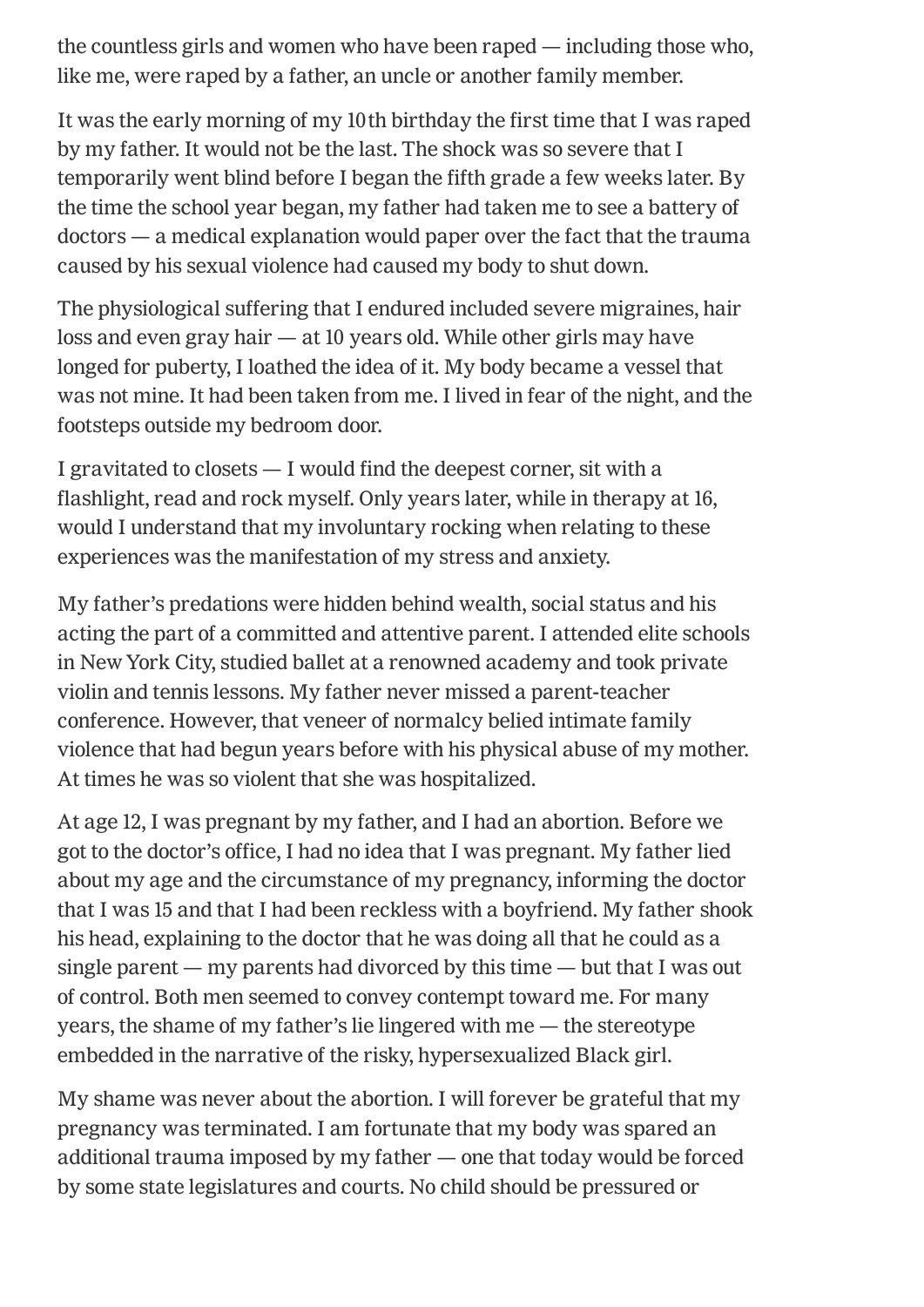expected to carry a pregnancy and give birth, or to feel remorse, guilt, doubt or unease about an abortion under any circumstances, let alone rape or incest.

As Justice Harry Blackmun recognized in his majority opinion in Roe v. Wade in 1973, the barriers to a decent life are enormous when there is an unwanted pregnancy — for many, they are insurmountable.

In the end, my way out was to leave the economic security of home at age 15. That, too, is a decision that I will never regret. But it was not easy. When I left, I had \$10 and no access to the savings account my father held for me. I enrolled myself in a public school on Staten Island. To support myself, I cleaned the house of a very kind couple. I lived in an unfinished attic and survived on a modest diet that mostly consisted of beans, rice and cans of tuna. To win my freedom from my parents, I went to court, where I endured interrogation from ill-prepared and insensitive lawyers about being raped as a child.

As a survivor of childhood rape and pregnancy — and today a law professor who teaches constitutional law and bioethics — I recognize the grave dangers of the current crop of abortion bans.

In Texas, the right to an abortion is virtually meaningless under Senate Bill 8, which bans most abortions after about six weeks of pregnancy, when many people will not know they are pregnant. Like the Mississippi ban, it provides no exceptions for rape or incest.

Given the importance of the Supreme Court's deliberations this week, and the naïve bravado of Gov. Greg Abbott of Texas suggesting that rape will [disappear in his state with a tough-on-crime approach, I felt compelled to](https://www.npr.org/2021/09/08/1035119369/fact-check-texas-gov-greg-abbotts-misleading-remarks-on-the-states-abortion-law) speak out.

The governor imagines [that he can](https://www.npr.org/2021/09/08/1035119369/fact-check-texas-gov-greg-abbotts-misleading-remarks-on-the-states-abortion-law) "eliminate all rapists from the streets of Texas," but like many abusers, my father was respected in the community, a successful businessman who was adored by family, friends and colleagues. I, on the other hand, felt alone and in fear. I was not only sexually abused, but physically harmed as well. I was threatened to keep quiet and told by my father to "grit your teeth and bear it."

No one ever wants to write about such experiences, exposing intimate aspects of their lives, revisiting traumatic aspects of childhood. That is probably a big reason survivors of incest do not come forward. Even as our society becomes more enlightened about sexual assaults and abuse, often survivors pay a cost. While in college, a prominent professor warned me to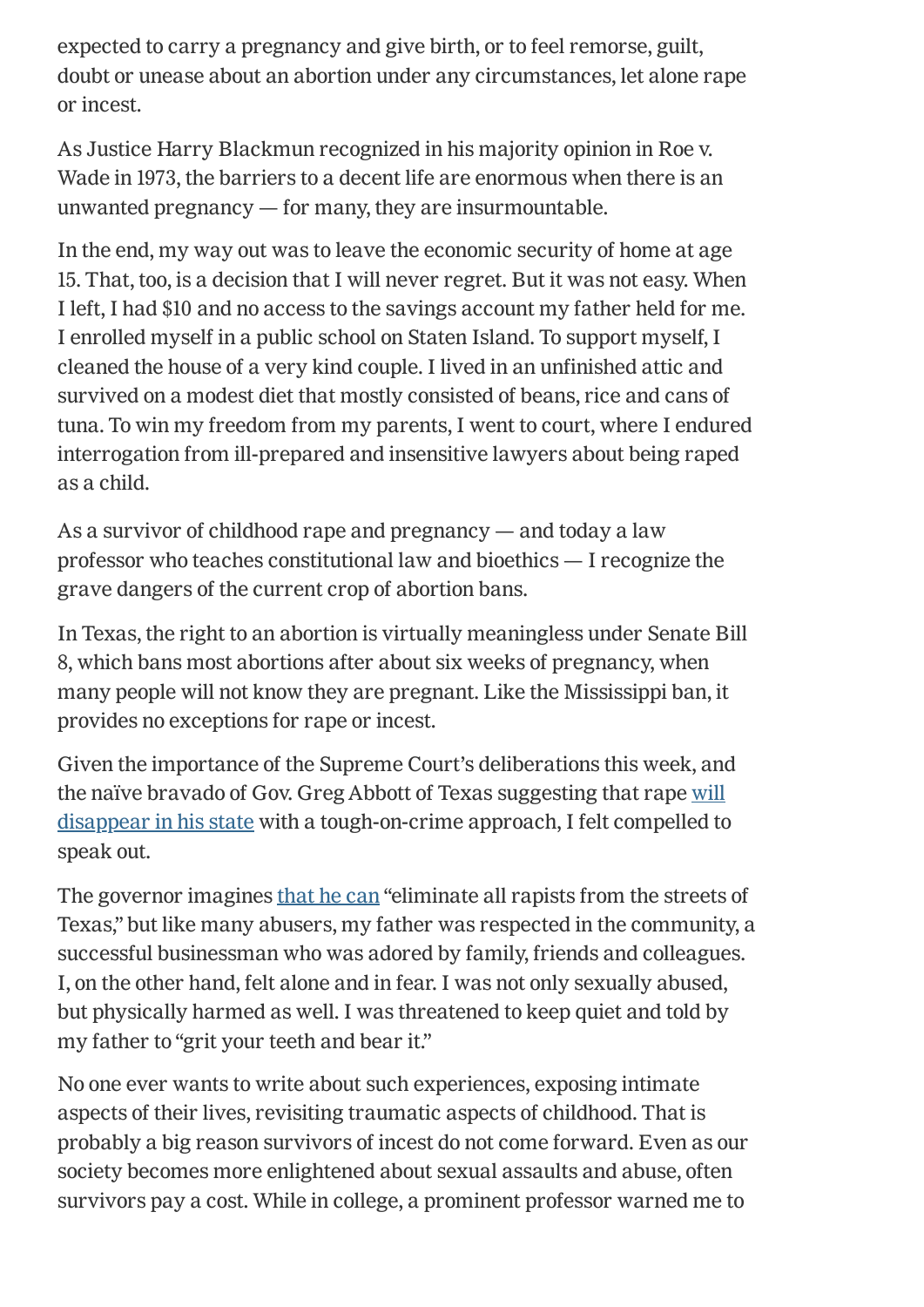never speak or write of my experiences. He believed that I had a bright future ahead and that I could be personally and professionally harmed by sharing my story.

Yet, the lack of compassion and the hubris that underlies the Mississippi and Texas legislation deserves a response.

With those laws, the state has in effect forced girls to carry the burden of its desires, forcing many of them to risk their health — and even risk death by remaining pregnant. Like a military draft, the state has coercively conscripted rape and incest survivors to endure one more tremendous burden. To take another devastating physical and mental hit. To tie their lives to those of their rapists. This time it is state lawmakers who strongarm their bodies into service.

This draft  $-$  the pregnancy draft  $-$  is warfare at home, and the state leaves its girls on the battlefield to fend for themselves. Rather than provide aid and care, states often punish girls who have run away from home after experiencing sexual violence. [More than 80 percent](https://rights4girls.org/wp-content/uploads/r4g/2015/02/2015_COP_sexual-abuse_layout_web-1.pdf) of the girls in juvenile justice systems in some states are victims of sexual or physical violence. For so many of these girls, their pipelines are not from youth to college and graduate school, but to juvenile detention and possibly prison. Their lives are treated as expendable and not worth saving.

Abortion bans represent more than isolated state lawmaking or states' rights — they represent an attack on the fundamental principles of liberty, freedom and autonomy. As Justice Blackmun noted in a 1986 majority opinion that reaffirmed Roe, "few decisions are more personal and intimate, more properly private, or more basic to individual dignity and autonomy" than the decision to terminate a pregnancy. Abortion bans that provide no exceptions for rape and incest are a particularly cruel and immoral type of lawmaking.

For these reasons, this is a pivotal moment for the Supreme Court to issue a corrective and show that here, too, the arc of the moral universe may be long, but as foretold by the Rev. Dr. Martin Luther King Jr., it bends toward justice — and that includes the protection of girls.

Ms. Goodwin is a professor of law at the University of California, Irvine, and the founding director of the U.C.I. Law Center for Biotechnology and Global Health Policy and its Reproductive Justice Initiative.

The Times is committed to publishing [a diversity of letters](https://www.nytimes.com/2019/01/31/opinion/letters/letters-to-editor-new-york-times-women.html) to the editor. We'd like to hear what you think about this or any of our articles. Here are some [tips](https://help.nytimes.com/hc/en-us/articles/115014925288-How-to-submit-a-letter-to-the-editor). And here's our email: [letters@nytimes.com](mailto:letters@nytimes.com).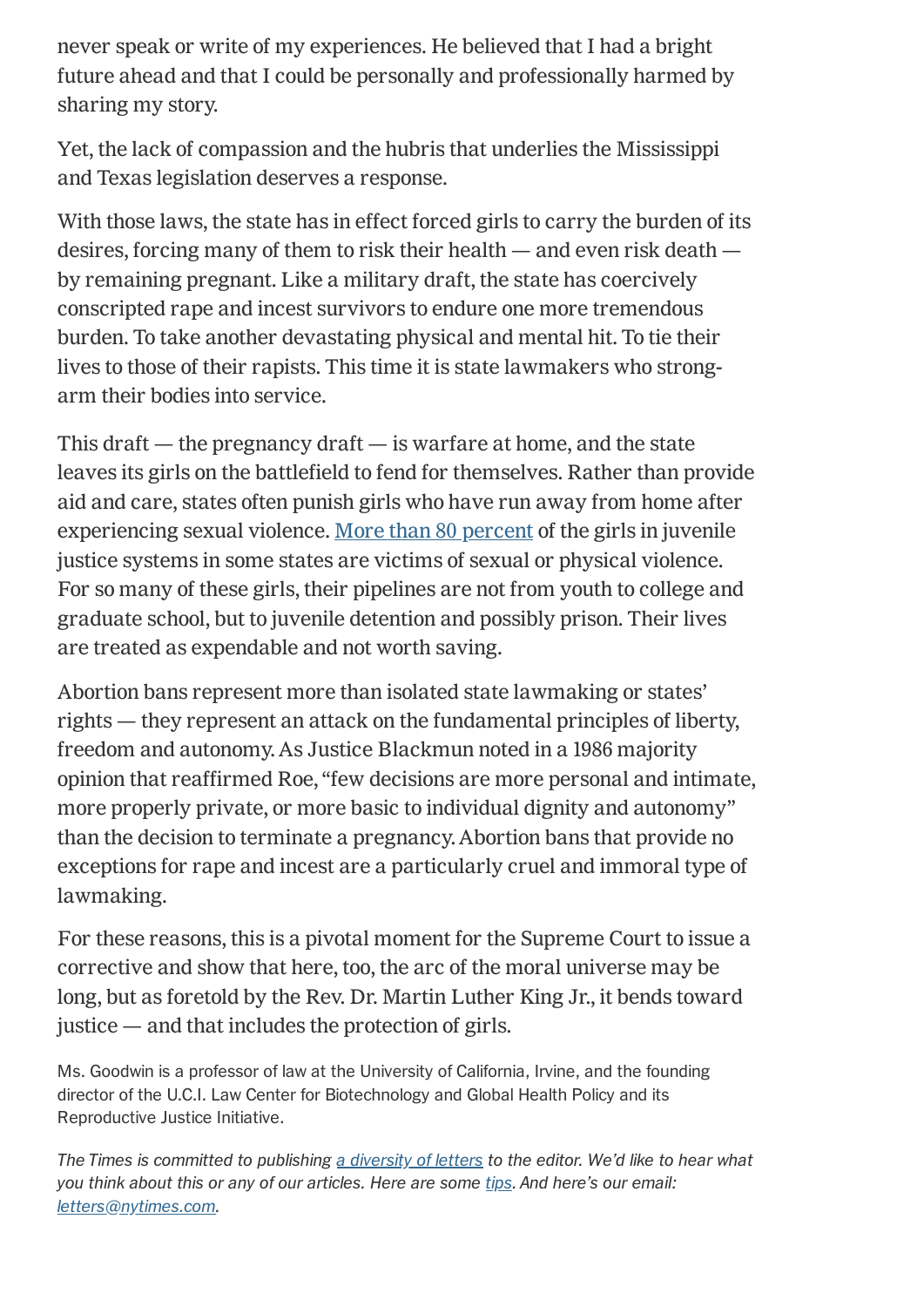Follow The New York Times Opinion section on [Facebook,](https://www.facebook.com/nytopinion) [Twitter \(@NYTopinion\)](http://twitter.com/NYTOpinion) and [Instagram.](https://www.instagram.com/nytopinion/)

#### You're almost out of free articles.

# Get unlimited article access for \$1 a week.

Subscribe now

Limited time offer. Cancel anytime.

## Suggested newsletters for you



AS NEEDED Breaking News Alerts when important news breaks around the world.

[See the latest](https://static.nytimes.com/email-content/NA_sample.html)



TWICE A WEEK

#### At Home and Away

Our best suggestions for how to live a full and cultured life, wherever you are.

 $\ddag$ 

 $+$ 

[See the latest](https://static.nytimes.com/email-content/AH_sample.html)



Don't show me this again

### [More in Opinion](https://www.nytimes.com/section/opinion) ›

[Ross Douthat](https://www.nytimes.com/2021/11/30/opinion/abortion-dobbs-supreme-court.html?action=click&algo=bandit-all-surfaces-time-cutoff-10&block=more_in_recirc&fellback=false&imp_id=676341258&impression_id=e8480ed0-525f-11ec-822b-43aa6e604d61&index=0&pgtype=Article&pool=more_in_pools%2Fopinion®ion=footer&req_id=151034146&surface=eos-more-in&variant=2_bandit-all-surfaces-time-cutoff-10) [The Case Against Abortion](https://www.nytimes.com/2021/11/30/opinion/abortion-dobbs-supreme-court.html?action=click&algo=bandit-all-surfaces-time-cutoff-10&block=more_in_recirc&fellback=false&imp_id=676341258&impression_id=e8480ed0-525f-11ec-822b-43aa6e604d61&index=0&pgtype=Article&pool=more_in_pools%2Fopinion®ion=footer&req_id=151034146&surface=eos-more-in&variant=2_bandit-all-surfaces-time-cutoff-10)